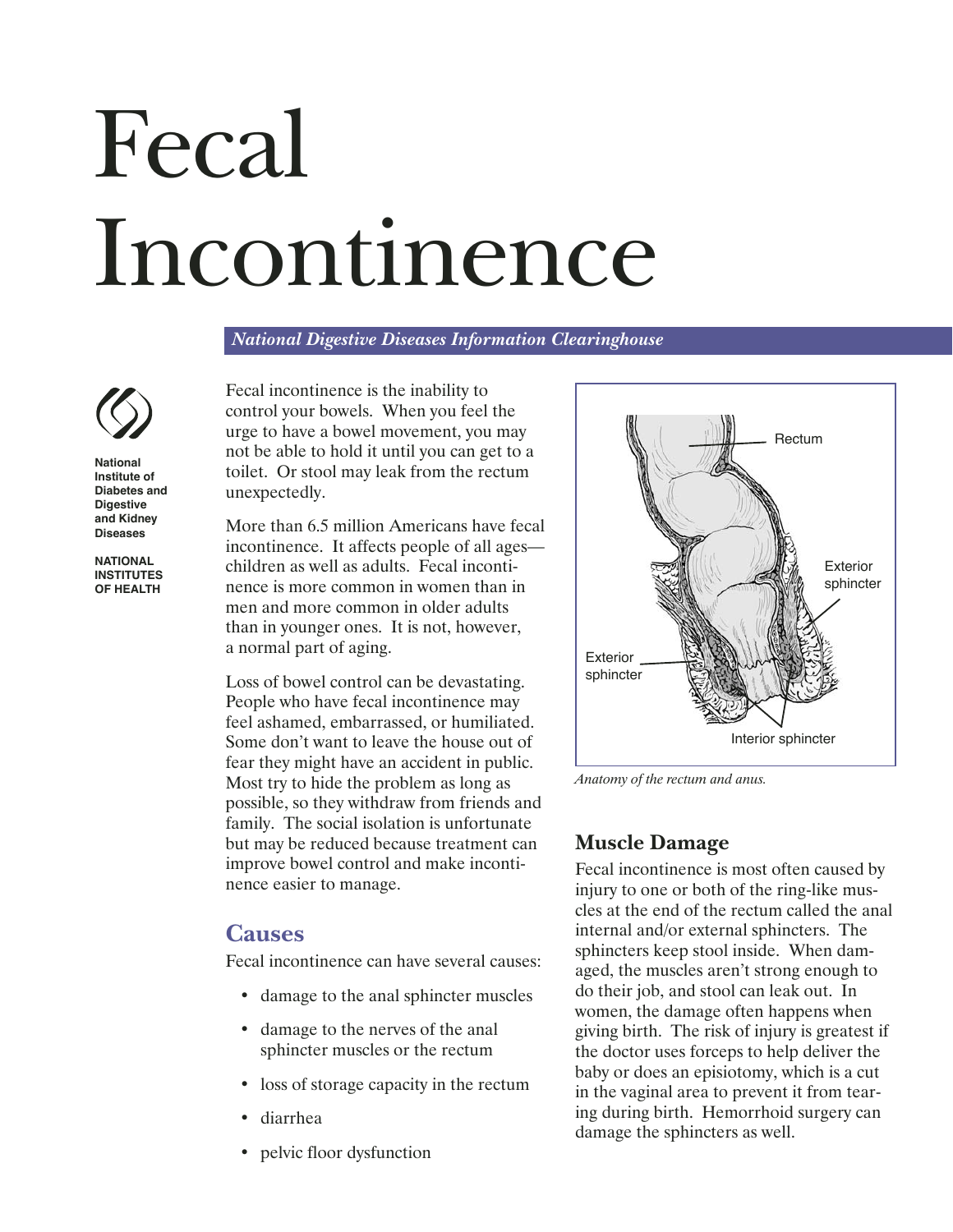## **Nerve Damage**

Fecal incontinence can also be caused by damage to the nerves that control the anal sphincters or to the nerves that sense stool in the rectum. If the nerves that control the sphincters are injured, the muscle doesn't work properly and incontinence can occur. If the sensory nerves are damaged, they don't sense that stool is in the rectum. You then won't feel the need to use the bathroom until stool has leaked out. Nerve damage can be caused by childbirth, a longterm habit of straining to pass stool, stroke, and diseases that affect the nerves, such as diabetes and multiple sclerosis.

## **Loss of Storage Capacity**

Normally, the rectum stretches to hold stool until you can get to a bathroom. But rectal surgery, radiation treatment, and inflammatory bowel disease can cause scarring that makes the walls of the rectum stiff and less elastic. The rectum then can't stretch as much and can't hold stool, and fecal incontinence results. Inflammatory bowel disease also can make rectal walls very irritated and thereby unable to contain stool.

### **Diarrhea**

Diarrhea, or loose stool, is more difficult to control than solid stool that is formed. Even people who don't have fecal incontinence can have an accident when they have diarrhea.

## **Pelvic Floor Dysfunction**

Abnormalities of the pelvic floor can lead to fecal incontinence. Examples of some abnormalities are decreased perception of rectal sensation, decreased anal canal pressures, decreased squeeze pressure of the anal canal, impaired anal sensation, a dropping down of the rectum (rectal prolapse), protrusion of the rectum through the vagina (rectocele), and/or generalized weakness and sagging of the pelvic floor. Often the cause of pelvic floor dysfunction is childbirth, and incontinence doesn't show up until the midforties or later.

# **Diagnosis**

The doctor will ask health-related questions and do a physical exam and possibly other medical tests.

- Anal manometry checks the tightness of the anal sphincter and its ability to respond to signals, as well as the sensitivity and function of the rectum.
- Anorectal ultrasonography evaluates the structure of the anal sphincters.
- Proctography, also known as defecography, shows how much stool the rectum can hold, how well the rectum holds it, and how well the rectum can evacuate the stool.
- Proctosigmoidoscopy allows doctors to look inside the rectum for signs of disease or other problems that could cause fecal incontinence, such as inflammation, tumors, or scar tissue.
- Anal electromyography tests for nerve damage, which is often associated with obstetric injury.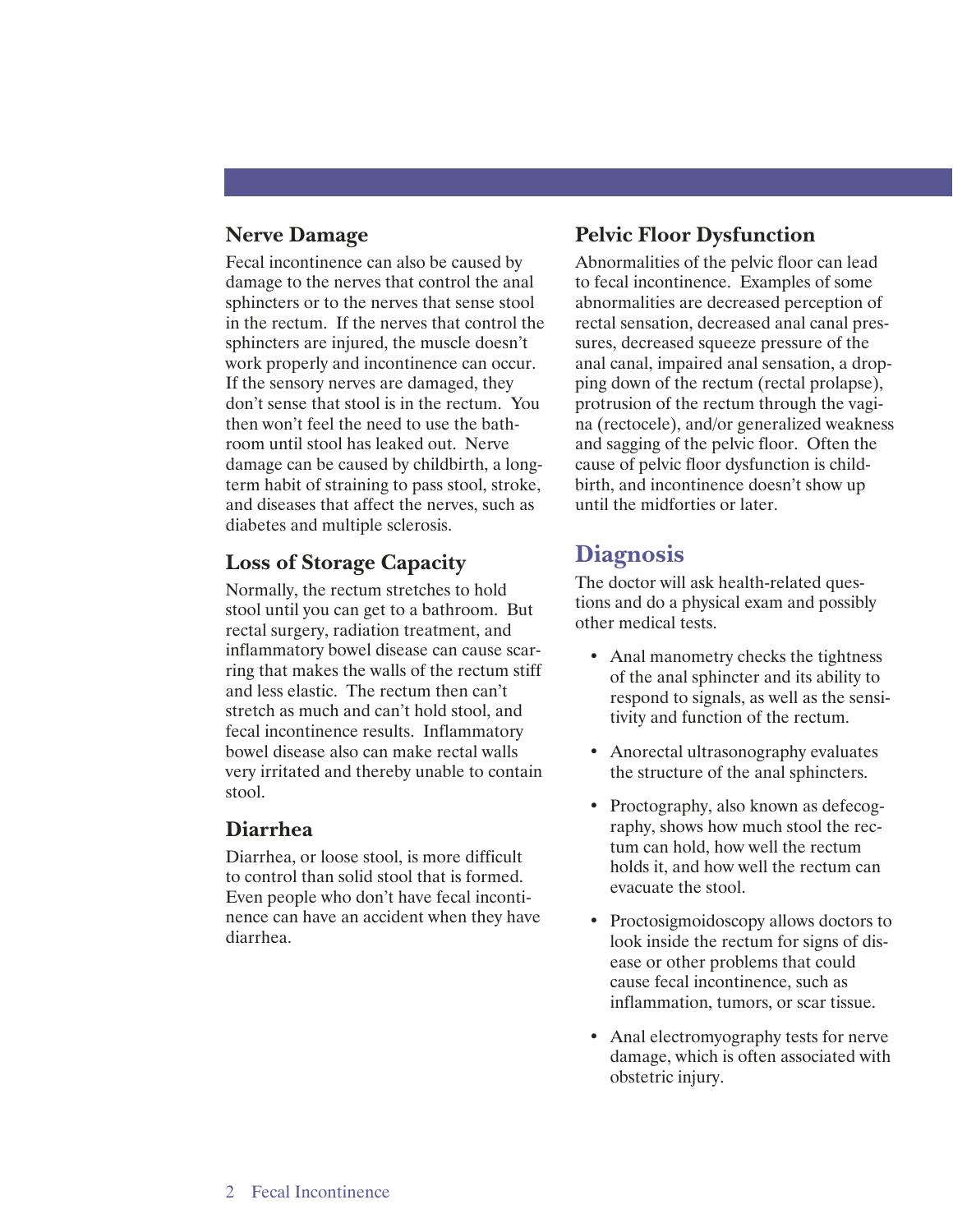# **Treatment**

Treatment depends on the cause and severity of fecal incontinence; it may include dietary changes, medication, bowel training, or surgery. More than one treatment may be necessary for successful control since continence is a complicated chain of events.

## **Dietary Changes**

Food affects the consistency of stool and how quickly it passes through the digestive system. One way to help control fecal incontinence in some persons is to eat foods that add bulk to stool, making it less watery and easier to control. Also, avoid foods that contribute to the problem. They include foods and drinks containing caffeine, like coffee, tea, and chocolate, which relax the internal anal sphincter muscle. Another approach is to eat foods low in fiber to decrease the work of the anal sphincters. Fruit can act as a natural laxative and should be eaten sparingly.

You can adjust what and how you eat to help manage fecal incontinence.

- **Keep a food diary.** List what you eat, how much you eat, and when you have an incontinent episode. After a few days, you may begin to see a pattern between certain foods and incontinence. After you identify foods that seem to cause problems, cut back on them and see whether incontinence improves. Foods that typically cause diarrhea, and so should probably be avoided, include
	- caffeine
	- cured or smoked meat like sausage, ham, or turkey
	- spicy foods
	- alcohol
- dairy products like milk, cheese, and ice cream
- fruits like apples, peaches, or pears
- fatty and greasy foods
- sweeteners, like sorbitol, xylitol, mannitol, and fructose, which are found in diet drinks, sugarless gum and candy, chocolate, and fruit juices
- **Eat smaller meals more frequently.** In some people, large meals cause bowel contractions that lead to diarrhea. You can still eat the same amount of food in a day, but space it out by eating several small meals.
- **Eat and drink at different times.** Liquid helps move food through the digestive system. So if you want to slow things down, drink something half an hour before or after meals, but not with the meals.
- **Eat more fiber.** Fiber makes stool soft, formed, and easier to control. Fiber is found in fruits, vegetables, and grains, like those listed in the box on page 4. You'll need to eat 20 to 30 grams of fiber a day, but add it to your diet slowly so your body can adjust. Too much fiber all at once can cause bloating, gas, or even diarrhea. Also, too much insoluble, or undigestible, fiber can contribute to diarrhea. So if you find that eating more fiber makes your diarrhea worse, try cutting back to two servings each of fruits and vegetables and removing skins and seeds from your food.
- **Eat foods that make stool bulkier.** Foods that contain soluble, or digestible, fiber slow the emptying of the bowels. Examples are bananas, rice, tapioca, bread, potatoes, apple-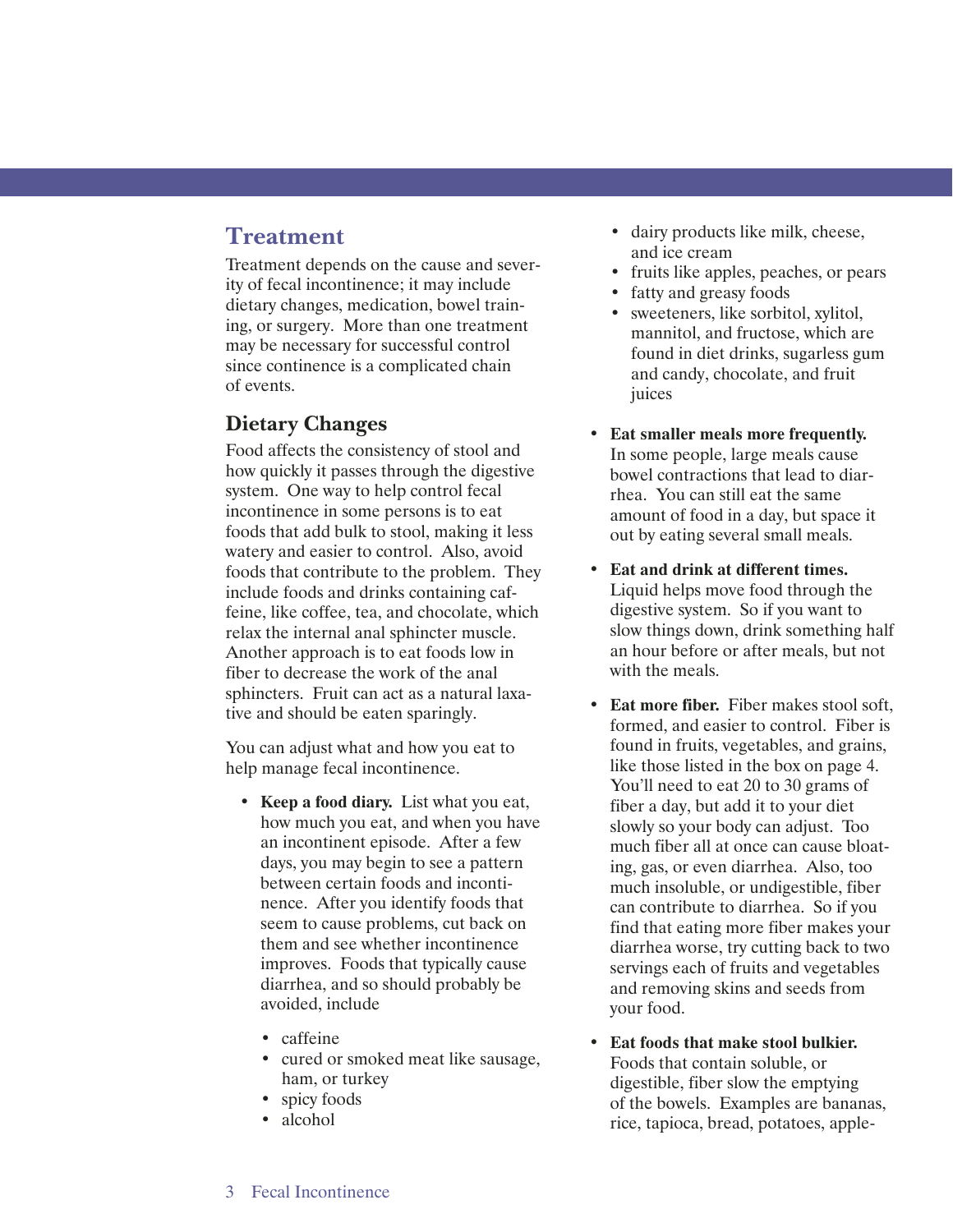# **What Foods Have Fiber?**

Examples of foods that have fiber include

| <b>Breads, cereals, and beans</b>  | fiber     |
|------------------------------------|-----------|
| 1/2 cup of black-eyed peas,        | 4 grams   |
| cooked                             |           |
| $\frac{1}{2}$ cup of kidney beans, | 5.5 grams |
| cooked                             |           |
| $\frac{1}{2}$ cup of lima beans,   | 4.5 grams |
| cooked                             |           |
| Whole-grain cereal, cold           |           |
| $\bullet$ 1/2 cup of All-Bran      | 10 grams  |
| • 3/4 cup of Total                 | 3 grams   |
| • <sup>3/4</sup> cup of Post Bran  | 5 grams   |
| Flakes                             |           |
| 1 packet of whole-grain            | 3 grams   |
| cereal, hot (oatmeal,              |           |
| Wheatena)                          |           |
| 1 slice of whole-wheat or          | 3 grams   |
| multigrain bread                   |           |
| Fruits                             |           |
| 1 medium apple                     | 4 grams   |
| 1 medium peach                     | 2 grams   |
| $\frac{1}{2}$ cup of raspberries   | 4 grams   |
| 1 medium tangerine                 | 3 grams   |
| <b>Vegetables</b>                  |           |
| 1 cup of acorn squash, raw         | 2 grams   |
| 1 medium stalk of broccoli,        | 4 grams   |
| raw                                |           |
| 5 brussels sprouts, raw            | 3 grams   |
| 1 cup of cabbage, raw              | 2 grams   |
| 1 medium carrot, raw               | 2 grams   |
| 1 cup of cauliflower, raw          | 2 grams   |
| 1 cup of spinach, cooked           | 2 grams   |

*Source: USDA/ARS Nutrient Data Laboratory*

1 cup of zucchini, raw 2 grams

sauce, cheese, smooth peanut butter, yogurt, pasta, and oatmeal.

• **Get plenty to drink.** You need to drink eight 8-ounce glasses of liquid a day to help prevent dehydration and to keep stool soft and formed. Water is a good choice, but avoid drinks with caffeine, alcohol, milk, or carbonation if you find that they trigger diarrhea.

Over time, diarrhea can rob you of vitamins and minerals. Ask your doctor if you need a vitamin supplement.

## **Medication**

If diarrhea is causing the incontinence, medication may help. Sometimes doctors recommend using bulk laxatives to help people develop a more regular bowel pattern. Or the doctor may prescribe antidiarrheal medicines such as loperamide or diphenoxylate to slow down the bowel and help control the problem.

# **Bowel Training**

Bowel training helps some people relearn how to control their bowels. In some cases, it involves strengthening muscles; in others, it means training the bowels to empty at a specific time of day.

• **Use biofeedback.** Biofeedback is a way to strengthen and coordinate the muscles and has helped some people. Special computer equipment measures muscle contractions as you do exercises—called Kegel exercises—to strengthen the rectum. These exercises work muscles in the pelvic floor, including those involved in controlling stool. Computer feedback about how the muscles are working shows whether you're doing the exercises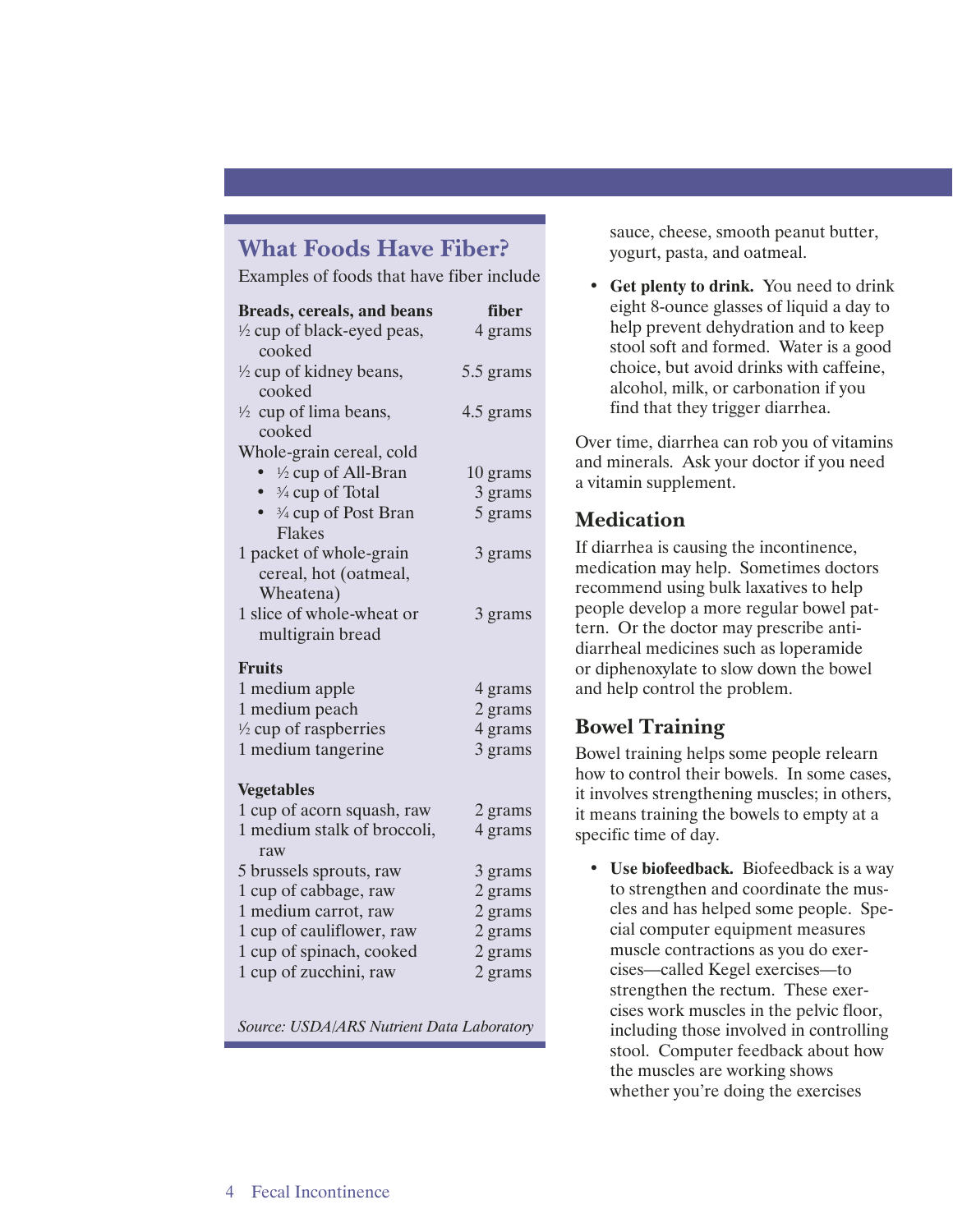correctly and whether the muscles are getting stronger. Whether biofeedback will work for you depends on the cause of your fecal incontinence, how severe the muscle damage is, and your ability to do the exercises.

• **Develop a regular pattern of bowel movements.** Some people—particularly those whose fecal incontinence is caused by constipation—achieve bowel control by training themselves to have bowel movements at specific times during the day, such as after every meal. The key to this approach is persistence—it may take a while to develop a regular pattern. Try not to get frustrated or give up if it doesn't work right away.

#### **Surgery**

Surgery may be an option for people whose fecal incontinence is caused by injury to the pelvic floor, anal canal, or anal sphincter. Various procedures can be done, from simple ones like repairing damaged areas, to complex ones like attaching an artificial anal sphincter or replacing anal muscle with muscle from the leg or forearm. People who have severe fecal incontinence that doesn't respond to other treatments may decide to have a colostomy, which involves removing a portion of the bowel. The remaining part is then either attached to the anus if it still works properly, or to a hole in the abdomen called a stoma, through which stool leaves the body and is collected in a pouch.

## **What To Do About Anal Discomfort**

The skin around the anus is delicate and sensitive. Constipation and diarrhea or contact between skin and stool can cause pain or itching. Here's what you can do to relieve discomfort:

- Wash the area with water, but not soap, after a bowel movement. Soap can dry out the skin, making discomfort worse. If possible, wash in the shower with lukewarm water or use a sitz bath. Or try a no-rinse skin cleanser. Try not to use toilet paper to clean up—rubbing with dry toilet paper will only irritate the skin more. Premoistened, alcohol-free towelettes are a better choice.
- Let the area air dry after washing. If you don't have time, gently pat yourself dry with a lint-free cloth.
- Use a moisture barrier cream, which is a protective cream to help prevent skin irritation from direct contact with stool. However, talk to your

health care professional before you try anal ointments and creams because some have ingredients that can be irritating. Also, you should clean the area well first to avoid trapping bacteria that could cause further problems. Your health care professional can recommend an appropriate cream or ointment.

- Try using nonmedicated talcum powder or corn starch to relieve anal discomfort.
- Wear cotton underwear and loose clothes that "breathe." Tight clothes that block air can worsen anal problems. Change soiled underwear as soon as possible.
- If you use pads or diapers, make sure they have an absorbent wicking layer on top. Products with a wicking layer protect the skin by pulling stool and moisture away from the skin and into the pad.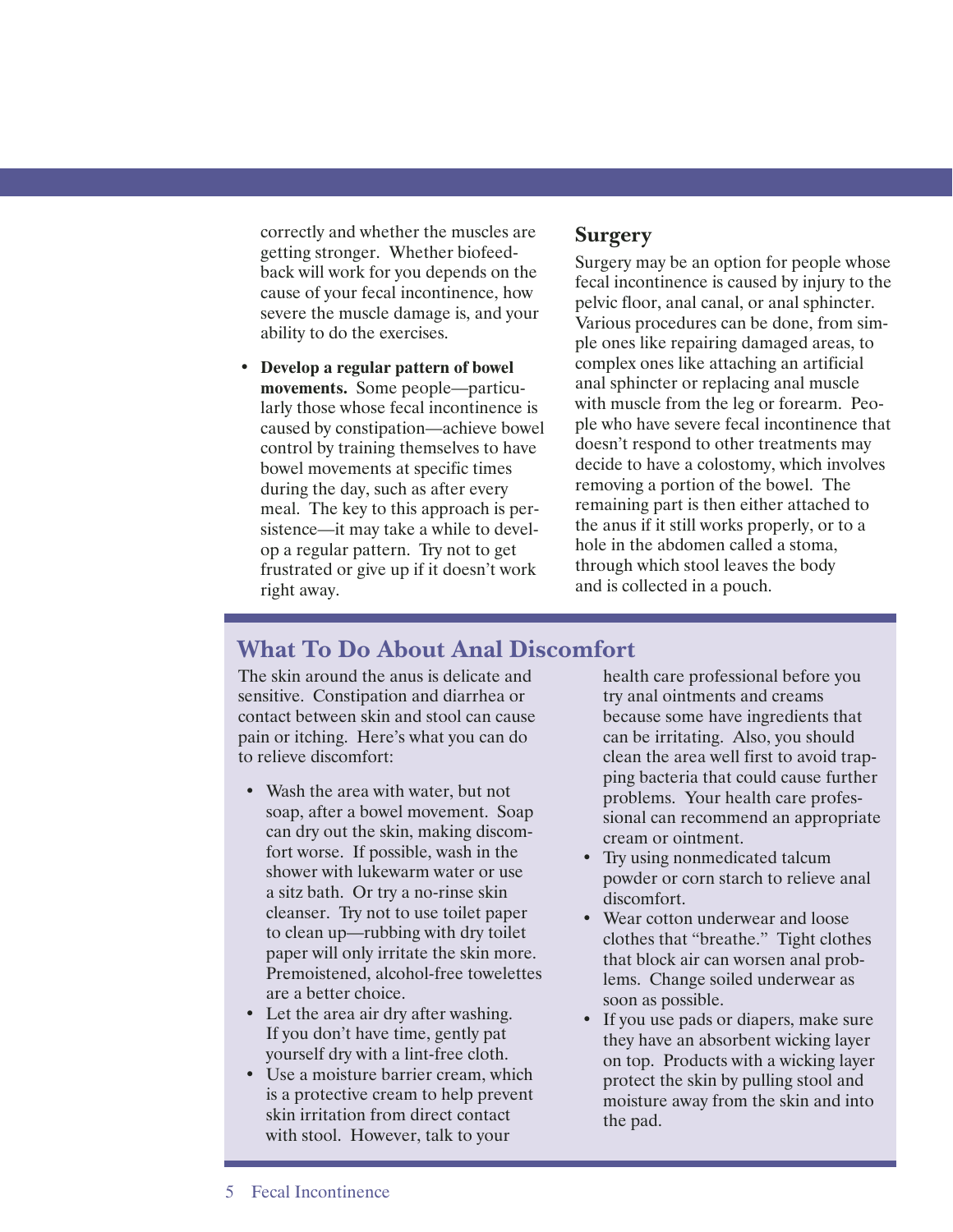# **Everyday Practical Tips**

- Take a backpack or tote bag containing cleanup supplies and a change of clothing with you everywhere.
- Locate public restrooms before you need them so you know where to go.
- Use the toilet before heading out.
- If you think an episode is likely, wear disposable undergarments or sanitary pads.
- If episodes are frequent, use oral fecal deodorants to add to your comfort level.

# **Emotional Considerations**

Because fecal incontinence can cause distress in the form of embarrassment, fear, and loneliness, taking steps to deal with it is important. Treatment can help improve your life and help you feel better about yourself. If you haven't been to a doctor yet, make an appointment. Also, consider contacting the organizations listed on page 7. Such groups can help you find information and support and, in some cases, referrals to doctors who specialize in treating fecal incontinence.

# **Fecal Incontinence in Children**

If your child has fecal incontinence, you need to see a doctor to determine the cause and treatment. Fecal incontinence can occur in children because of a birth defect or disease, but in most cases it's because of chronic constipation.

Potty-trained children often get constipated simply because they refuse to go to the bathroom. The problem might stem from

embarrassment over using a public toilet or unwillingness to stop playing and go to the bathroom. But if the child continues to hold in stool, the feces will accumulate and harden in the rectum. The child might have a stomachache and not eat much, despite being hungry. And when he or she eventually does pass the stool, it can be painful, which can lead to fear of having a bowel movement.

A child who is constipated may soil his or her underpants. Soiling happens when liquid stool from farther up in the bowel seeps past the hard stool in the rectum and leaks out. Soiling is a sign of fecal incontinence. Try to remember that your child did not do this on purpose. He or she cannot control the liquid stool and may not even know it has passed.

The first step in treating the problem is passing the built-up stool. The doctor may prescribe one or more enemas or a drink that helps clean out the bowel, like magnesium citrate, mineral oil, or polyethylene glycol.

The next step is preventing future constipation. You will play a big role in this part of your child's treatment. You may need to teach your child bowel habits, which means training your child to have regular bowel movements. Experts recommend that parents of children with poor bowel habits encourage their child to sit on the toilet four times each day (after meals and at bedtime) for 5 minutes. Give rewards for bowel movements and remember that it is important not to punish your child for incontinent episodes.

Some changes in eating habits may be necessary too. Your child should eat more high-fiber foods to soften stool, avoid dairy products if they cause constipation, and drink plenty of fluids every day, including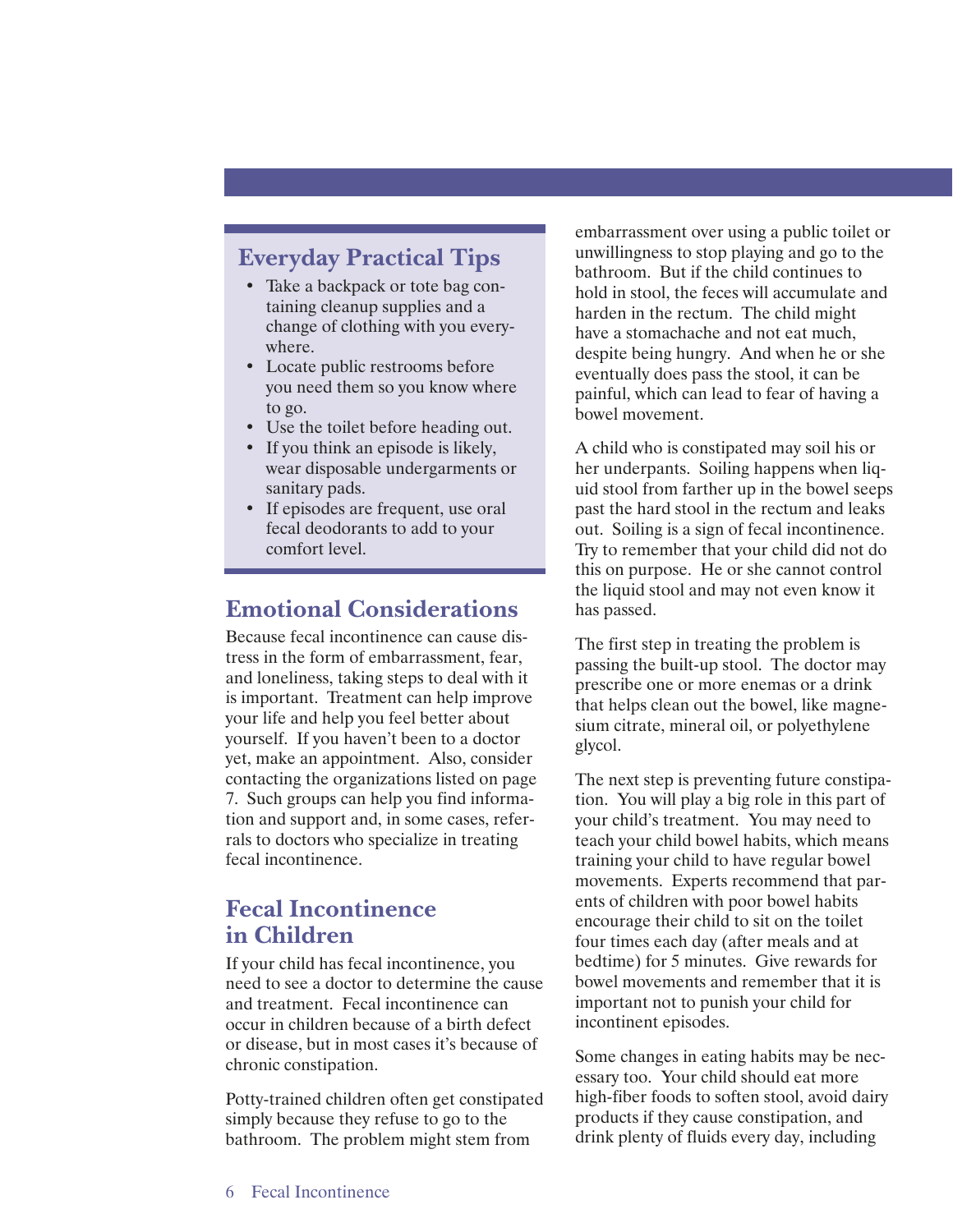water and juices like prune, grape, or apricot, which help prevent constipation. If necessary, the doctor may prescribe laxatives.

It may take several months to break the pattern of withholding stool and constipation. And episodes may occur again in the future. The key is to pay close attention to your child's bowel habits. Some warning signs to watch for include

- pain with bowel movements
- hard stool
- constipation
- refusal to go to the bathroom
- soiled underpants
- signs of holding back a bowel movement, like squatting, crossing the legs, or rocking back and forth

# **Why Children Get Constipated**

- They were potty-trained too early.
- They refuse to have a bowel movement (because of painful ones in the past, embarrassment, stubbornness, or even a dislike of public bathrooms).
- They are in an unfamiliar place.
- They are reacting to family stress like a new sibling or their parents' divorce.
- They can't get to a bathroom when they need to go so they hold it. As the rectum fills with stool, the child may lose the urge to go and become constipated as the stool dries and hardens.

## **Hope Through Research**

The National Institute of Diabetes and Digestive and Kidney Diseases (NIDDK) conducts and supports research into many kinds of digestive disorders, including fecal incontinence. In addition, researchers throughout the country are working hard to find possible solutions to the problem of fecal incontinence. Some studies address fecal incontinence due to anal sphincter damage and combine surgical procedures with electrical stimulation.

## **For More Information**

You can get information about fecal incontinence, as well as support, from

#### **American Academy of Family Physicians**

11400 Tomahawk Creek Parkway Leawood, KS 66211–2672 Phone: (913) 906–6000 Email: fp@aafp.org Internet: www.aafp.org

#### **International Foundation for Functional Gastrointestinal Disorders**

P.O. Box 17864 Milwaukee, WI 53217 Phone: 1–888–964–2001 or (414) 964–1799 Fax: (414) 964–7176 Email: iffgd@iffgd.org Internet: www.iffgd.org

The U.S. Government does not endorse or favor any specific commercial product or company. Trade, proprietary, or company names appearing in this document are used only because they are considered necessary in the context of the information provided. If a product is not mentioned, this does not mean or imply that the product is unsatisfactory.